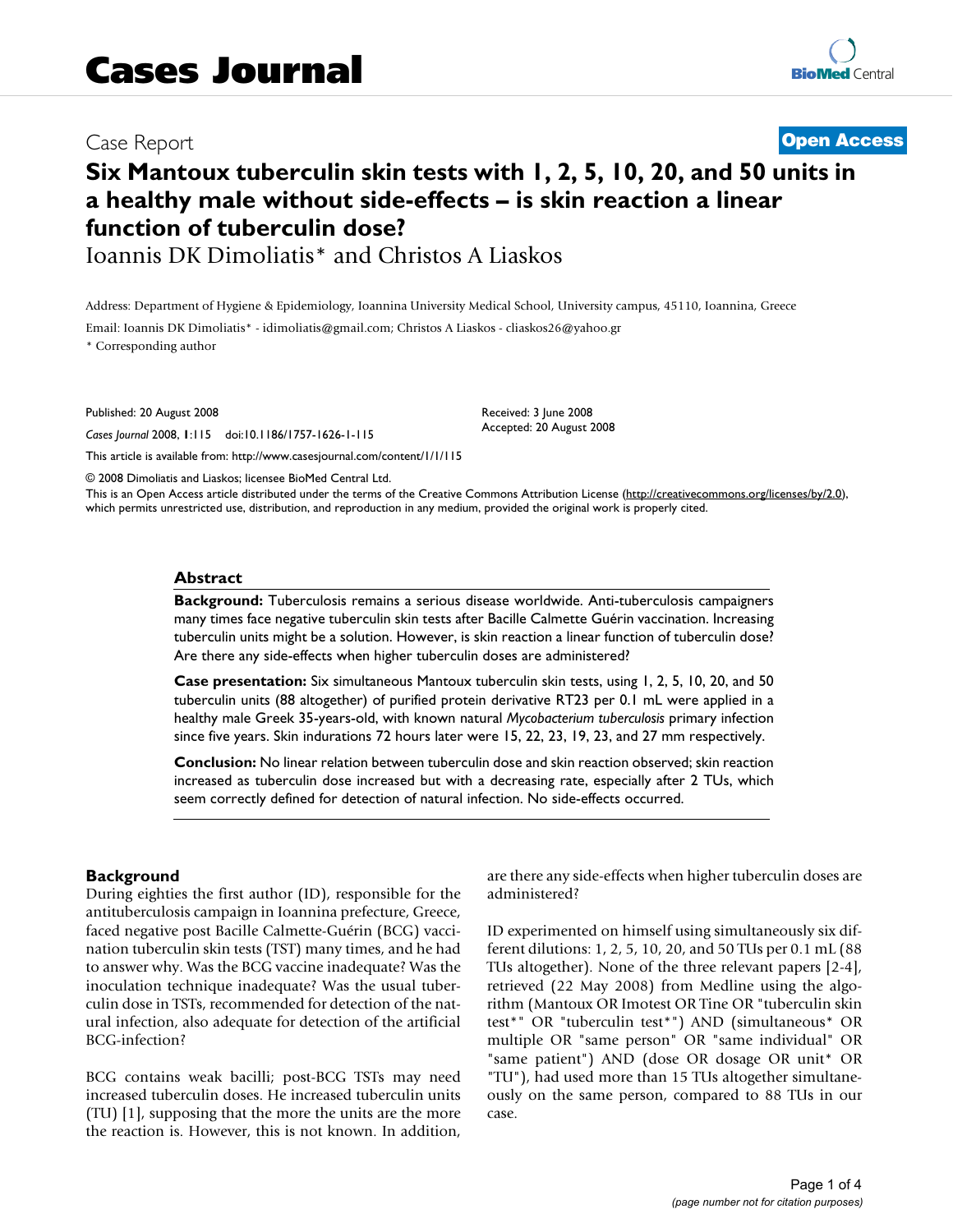Tuberculosis remains a serious disease that kills millions worldwide [5-7], especially after human immunodeficiency virus pandemic and worldwide emerging multidrug-resistant strains [6]; moreover it has come back, even where we thought it was eliminated [8]. This self-experiment has lost nothing of its value; contrarily it became evergreen again. Tuberculosis specialists, practising physicians, and immunity researchers might be interested on its results.

#### **Case presentation** *Methods*

In a healthy Greek male physician, 35-years-old, 173 cm height, 72 Kg weight, never-smoker with no more than one or two drinks weekly, with known natural infection since five years, six TSTs were applied in 12 November 1985 (Figure 1). The hands belong to the first author, specialised in Pulmonology at Athens Thorax Diseases Hospital 1976–1980. During this period he had repeatedly negative Mantoux/Sokal TSTs; last negative 10 April 1980. The first positive Mantoux occurred 20 June 1980. Between 11 February 1980 and 11 April 1980 he had no contact at all; thus the most probable period of infection was between 11 and 20 April 1980, his first week in the army, when there was contact with a very probable tuberculosis patient. He received chemoprophylaxis (300 mg isoniazide and 25 mg pyridoxine every morning) from July 1980 to May 1981.



# Six simultaneous tuberculin skin tests on th **Figure 1** e same person (slightly retouched in 1 TU)

**Six simultaneous tuberculin skin tests on the same person (slightly retouched in 1 TU)**. The hands belong to a healthy Greek male 35, with known natural infection by *Mycobacterium tuberculosis* since 5 years (the first author). The six dots in the middle of erythemas represent the points of intradermal injection (Mantoux technique). The numbers between dots indicate the distance between injection points (in mm). The numbers under the heading 'TU' are the PPD-RT23 tuberculin units per injection (tuberculin dose). The numbers under the heading 'mm' are the induration diameters in mm. The small vertical lines |...| show the induration boundaries, and the arrows towards these lines, transversely to the log axis of the forearm, point to the ballpoint traces made in order to find boundaries with Sokal's method.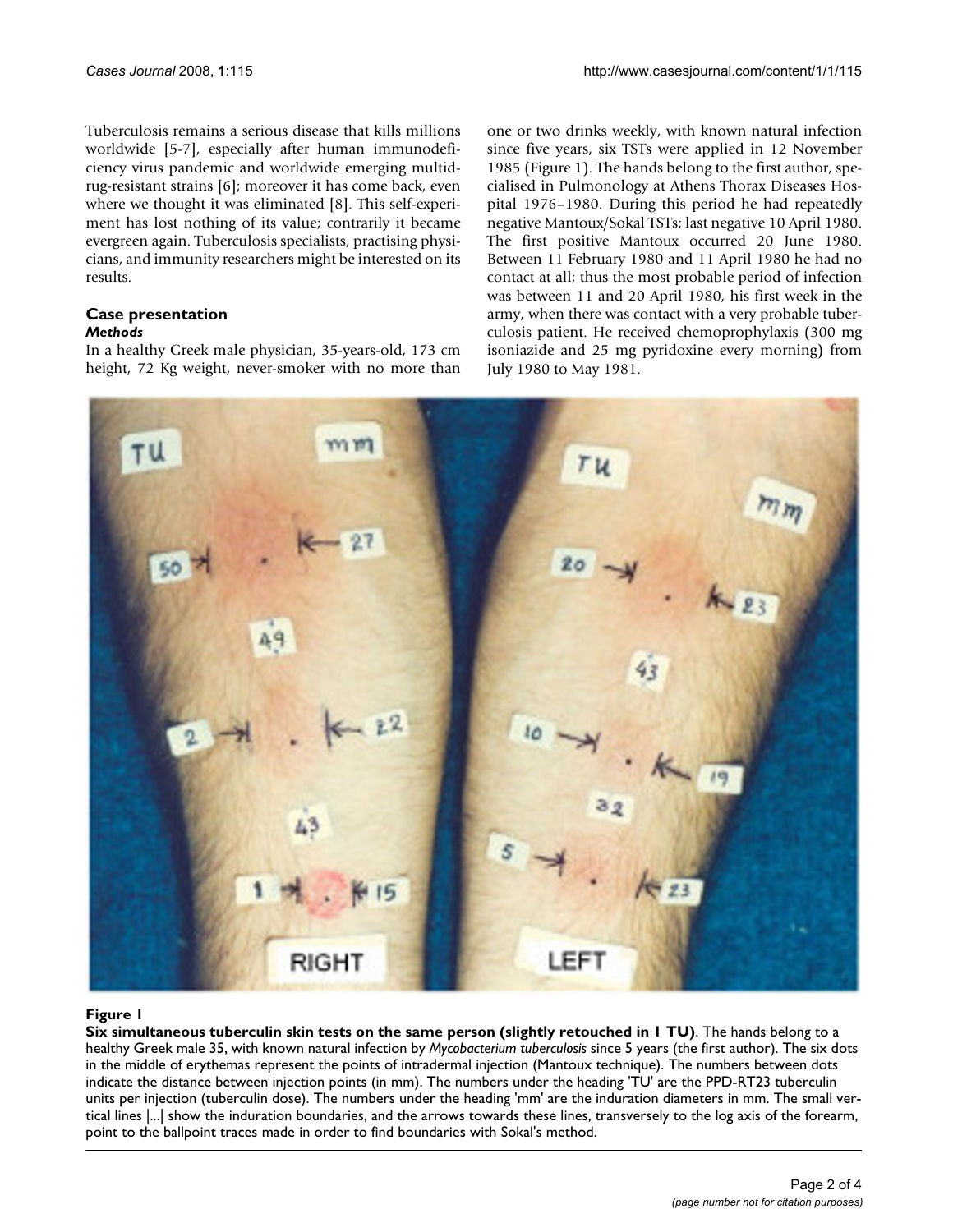All vials of 1, 2, 5, 10, 20, 50 TU per 0.1 mL purified protein derivative (PPD) RT23 were provided by the Greek Pasteur Institute on the same day, preserved under identical conditions, and administered within a few days after production, long before their expiry date.

The tester was the domiciliary nurse of the Ioannina antituberculosis campaign, with more than twenty years of experience. All six tests were injected lege-artis (one sharp bevelled disposable 25 G needle with a plastic tuberculin syringe per test; intradermal injection of exactly one tenth of a millilitre of PPD tuberculin; 4 mm white blister). Induration was read 72 hours later, using Sokal's technique (Figure 1).

### *Results*

The results are presented in Figure 1. Skin reaction was not a linear function of tuberculin dose; induration was increased with a decreasing rate as tuberculin dose increases (Figure 2), while an unexpected decrease occurred in the dose of 10 TUs. Erythema (redness) was not measured but it was parallel to induration (Figure 1). No side-effects occurred.

# **Discussion**

Declining increases have also found Tzimakas et al (1980; four TSTs per person, 1, 2, 5, and 10 TUs PPD per 0.1 mL, in Greek healthy men and tuberculosis patients; the last ones had greater reactions) [9], Tzimakas et al (1984; 30 Greek healthy young women, of which ten were Mantoux



#### Figure 2

**Tuberculin skin test induration as a function of tuberculin dose**. Six simultaneous Mantoux tests, using 1, 2, 5, 10, 20, and 50 TUs PPD-RT23 per 0.1 mL (see Figure 1).

tested with 2, ten with 5 and ten with 10 TUs PPD-RT23 per 0.1 mL) [10], Dimoliatis (1987; either 1 or 2 or 10 TUs PPD-RT23 per 0.1 mL Mantoux per group in 279 Greek schoolage children vaccinated with either liquid or lyophilized BCG; 6 groups) [1], Alcaide et al (1992; two Mantoux, 2 and 5 TUs PPD-RT23, in 2575 Spanish individuals) [2], Stuart et al (2000; two TSTs per person, 5 and 10 TUs PPD per 0.1 mL, in 128 Australian health care workers) [3], and Jentoft et al (2001; induration  $\geq 15$  mm in 32% and 41% of the Mantoux tests with 2 and 5 TUs PPD-RT23 respectively, in Norway) [4]. Tzimakas et al (1980) [9] and Stuart et al (2000) [3] do not clarify the strain of PPD used; perhaps PPD-RT23 and PPD-S respectively, since PPD-RT23 is used in Greece and probably PPD-S in Australia.

The paradox of lower induration at 10 TUs comparing to 5 TUs (Figure 2) may be due to chance, technique errors, insufficient concentration in this particular vial, or unknown factor(s). We do not believe that technique errors occurred (same highly experienced tester, same time, exactly 0.1 mL/test, identical blister per test, identical vial preservation conditions). Chance is highly improbable because the phenomenon was observed again a few days later (November 1985), when 431 children, previously vaccinated with lyophilized BCG (April 1985), were Mantoux tested using the same vials and found the same pattern, in particular a mean diameter in mm 5.8 (standard deviation 4.8) in 74 children tested with 1 TU, 9.3 (4.4) in 15 with 2 TUs, 10.9 (5.7) in 88 with 5 TUs, 10.0 (5.4) in 94 with 10 TUs, 11.4 (5.8) in 78 with 20 TUs, and 14.5 (4.9) in 82 with 50 TUs [11]. Thus the most probable explanation is that something was wrong with this particular 10 TUs batch. Tzimakas et al [9] and Stuart et al [3] did not offer details on reaction sizes and PPDstrain used respectively; thus it is impossible to check whether our decrease in 10 TUs exists also in their data.

The main thought of researcher, when he dared the import of so many TUs in his body (44 times the usual TST dose, and 5 to 6 times the highest bibliography dose), was that much more quantities of (not purified) *mtb* derivatives should exist within the body of the tubercular, and in addition in the lungs and not simply intradermally. The absence of any side effect vindicated this hypothesis. He was also based on the already use of denser dilutions [1], where he concluded that the TST reaction is not a linear function of the tuberculin dose, but rather a decreasingly increasing relation, compatible with the known in Immunology antigen-antibody curve [6]. This hypothesis was also confirmed with this self-experiment: the skin reaction is an increasing function of the tuberculin dose but with a decreasing rate, especially after 2 TUs. It is worth noting that because of this decreasing rate the recommended dose for routine detection of the